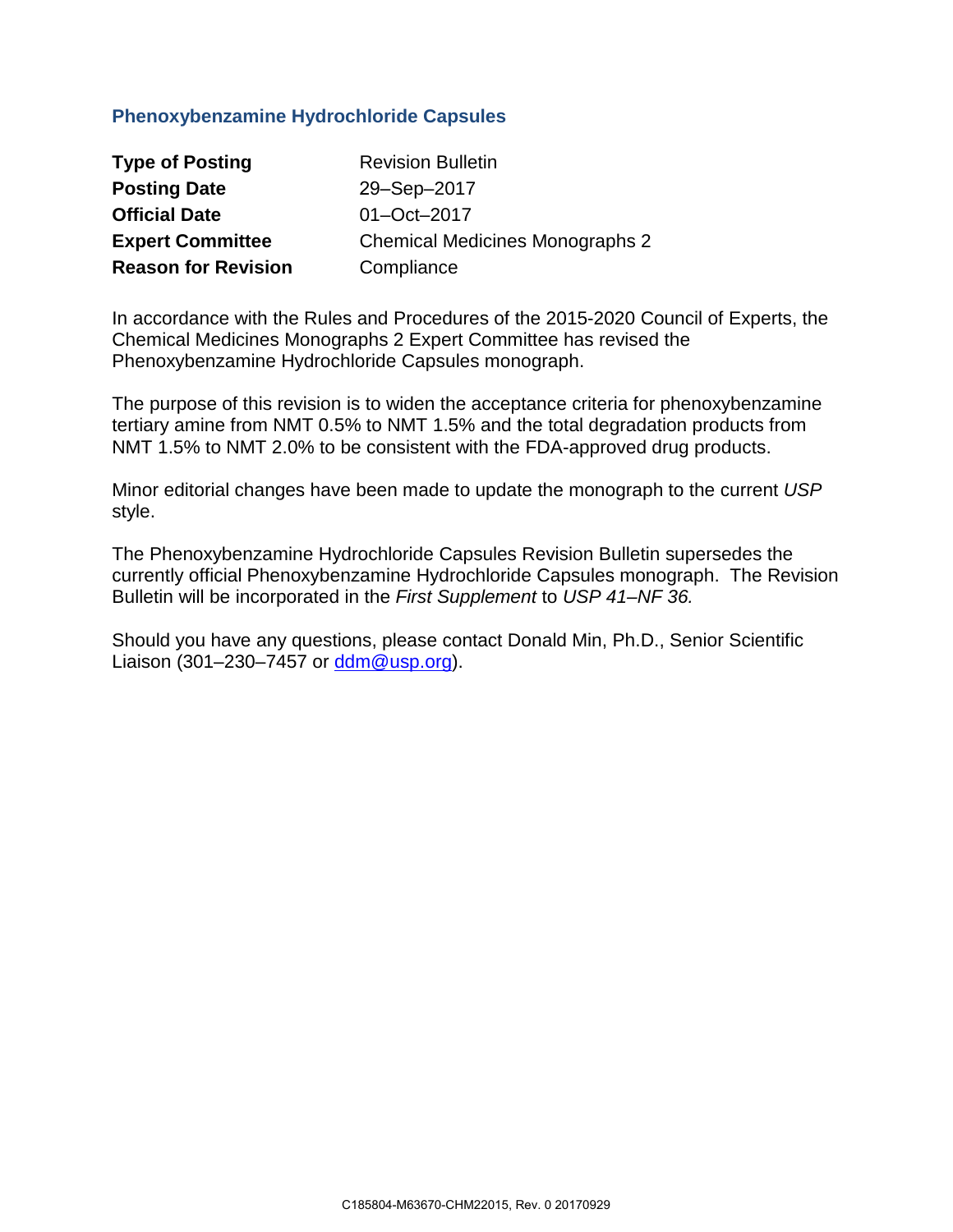**DEFINITION**<br> **DEFINITION**<br>
Phenoxybenzamine Hydrochloride Capsules contain NLT<br>
90.0% and NMT 110.0% of the labeled amount of phen-<br>
oxybenzamine hydrochloride (C<sub>18</sub>H<sub>22</sub>ClNO · HCl).<br>
Oxybenzamine hydrochloride (C<sub>18</sub>H<sub>2</sub> oxybenzamine hydrochloride (C<sub>18</sub>H<sub>22</sub>ClNO · HCl).

### **.Detector IDENTIFICATION Assay:** UV 268 nm

▲**.**• **A. ULTRAVIOLET ABSORPTION** ▲.

Analytical wavelengths: 268 and 272 nm<br>**Sample solution:** 0.15 mg/mL of phenoxybenzamine **Flow rate: 1 metrion volume: 10** µL **Sample solution:**  $\overline{0.15}$  mg/mL of phenoxybenzamine **Injection volume**<br>hydrochloride in acidic alcohol (1 in 1000 solution of **System suitability** hydrochloride in acidic alcohol (1 in 1000 solution of hydrochloric acid in alcohol)

Acceptance criteria: The ratio A<sub>268</sub>/A<sub>272</sub> of the maximum at  $268 \pm 2$  nm and the minimum at  $272 \pm 2$  nm is between 1.75 and 1.95. • (RB 1-Oct-2017) is between 1.75 and 1.95. **Suitability requirements**

**.**• **A.** The UV absorption spectra of the phenoxybenza-Final peak of the *Sample solution*<br>
ima at the same wavelengths as those of the corresponding<br>
peak from the *Standard solution*, as obtained in the *Assay*.<br>  $\triangle^{USP40}$ <br>  $\triangle^{USP40}$ <br>  $\triangle^{USP40}$ <br>  $\triangle^{USP40}$ <br>  $\triangle^{USP40}$ <br>

▲**.**• **B.** The retention time of the major peak of the *Sample*  $solution$  corresponds to that of the *Standard solution*, as ob-<br> $r_U =$  peak response of phenoxybenzamine<sub>• (RB 1-Oct-</sub> tained in the *Assay*.<br>▲ *r<sub>S</sub>* = peak response •of phenoxybenzamine● (RB 1-Oct- **ALISP40**) from the *Sample solution* 

**PROCEDURE**<br> **Solution A:** 2.2 mg/mL of anhydrous monobasic so-<br>
dium phosphate in water. Adjust with ▲<sub>▲</sub><sub>USP40</sub> phos-<br> **Acceptance criteria:** 90.0%–110.0% phoric acid to a pH of 3.0. **PERFORMANCE TESTS**

**Mobile phase:** Filtered and degassed mixture of *Solution A* and acetonitrile (45:55)

- **Standard solution:** 0.2 mg/mL of USP Phenoxybenza- **Change to read:** mine Hydrochloride RS in acetonitrile. [NOTE—Sonicate if necessary.]
- **System suitability solution:** 10 mL of the *Standard so-* **Medium:** 0.1 N hydrochloric acids in the *Ithion* and 0.5 mL of 0.1 N sodium hydroxide taken in **Apparatus 1:** 100 rpm *lution* and 0.5 mL of 0.1 N sodium hydroxide taken in a vial. [NOTE—Basic solutions of phenoxybenzamine hy-<br>drochloride will produce the known degradant, tertiary amine phenoxybenzamine—the second major peak water. And we wanted that elutes before the phenoxybenzamine peak and has 0.05. that elutes before the phenoxybenzamine peak and has  $\qquad 0.05$ .<br>a relative retention time of about 0.3 and an unknown **Mobile phase:** Buffer and acetonitrile (9:11) related substance. Severe degradation of the drug sub-**Standard solution:** 0.02 mg/mL of USP of USP Phenome of the solution is allowed to USP Phenorman Phenochloride RS in *Medium* stance will be observed if the solution is allowed to
- **Sample solution:** Nominally 0.2 mg/mL of phenoxy-<br>benzamine hydrochloride in acetonitrile prepared as **Chromatographic system** benzamine hydrochloride in acetonitrile prepared as **Chromatographic system**<br>follows. Remove, as completely as possible, the con-<br>(See Chromatography (621), *System Suitability*.) follows. Remove, as completely as possible, the con- (See *Chrom* tents of NLT 20 Capsules. Transfer a portion of the **Mode:** LC tents of NLT 20 Capsules. Transfer a portion of the **Mode:** LC mixed powder, equivalent to about 10 mg of phenoxy- **Detector:** UV 268 nm benzamine hydrochloride, to a 50-mL volumetric flask. **Column:** 4.6-mm × 150-cm; packing L7 Add about 40 mL of acetonitrile, and sonicate for 15

min with occasional swirling. Cool, and dilute with ac-<br>etonitrile to volume to obtain the concentration, based **Phenoxybenzamine Hydrochloride** etonitrile to volume to obtain the concentration, based **Capsules**<br> **Capsules** concentration, based for 30 min such that the undissolved material in the undissolved material

▲Detector

**Identification A:** Diode array, UV 240–340 nm<br>Column: 4.6-mm × 150-cm; •5 µm• (RB 1-Oct-2017) packing L7

▲*USP40*

- **Samples:** *Standard solution and System suitability Solution*
- 

▲*USP40* **Resolution:** NLT 4 between phenoxybenzamine and the unknown peak eluting after the phenoxybenzamine peak (at about 9.4 min), *System suitability Add the following: solution*

▲ **Relative standard deviation:** NMT 2%, *Standard*

Add the following: **Add the following: Add the following: Add the following: Add the following: Add the following: Add the following: Add the following: Add the following: Add the following: Add the follo** 

 $Result = (r<sub>U</sub>/r<sub>S</sub>) \times (C<sub>S</sub>/C<sub>U</sub>) \times 100$ 

- 
- 2017) from the *Standard solution*
- **ASSAY C**<sub>S</sub> = concentration of USP Phenoxybenzamine Hydrochloride RS in the *Standard solution*
- (mg/mL)<br>  $C_U =$  nominal concentration of phenoxybenzamine **• PROCEDURE**<br>**hydrochloride in the** *Sample solution*<br>**f** cluttion (1, 2,2 mq/mL)

**• DISSOLUTION** (711)<br>Medium: 0.1 N hydrochloric acid; 500 mL **Time:** 45 min<br>**Buffer:** 2.2 g/L of monobasic sodium phosphate in<br>water. Adjust with phosphoric acid to a pH of 3.00  $\pm$ a relative retention time of about 0.3 and an unknown **Mobile phase:** *Buffer* and acetonitrile (9:11) stand for more than 1 h.]<br> **Sample solution:** Pass a portion of the solution under<br> **Sample solution:** Nominally 0.2 mg/mL of phenoxy-<br>
test through a suitable filter of 0.45-µm pore size.  $\triangle$ <sub> $M$ IISP40</sub>

2017 The United States Pharmacopeial Convention *All Rights Reserved.*